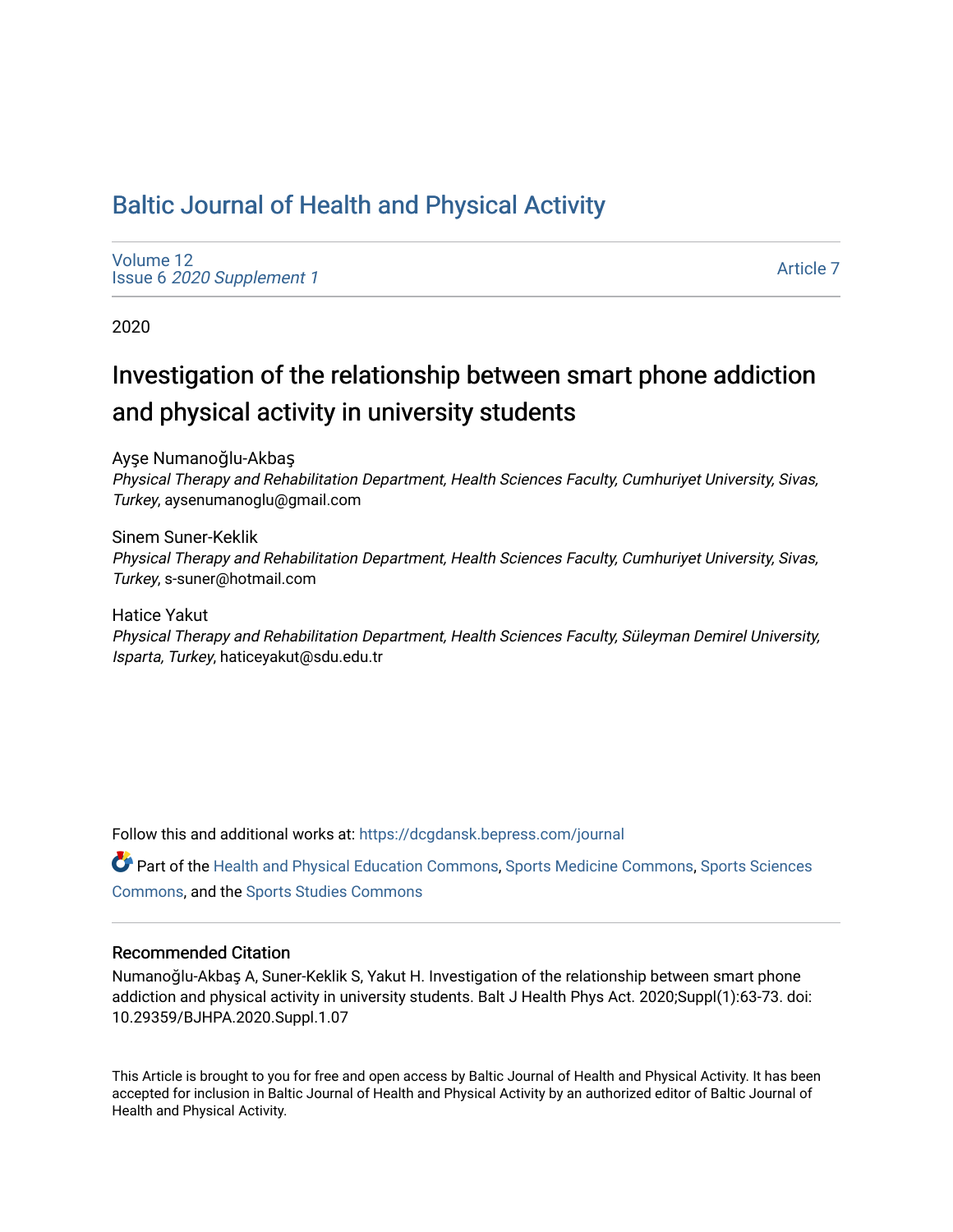# **Investigation of the relationship between smart phone addiction and physical activity in university students**

**Authors' Contribution: A** Study Design

**B** Data Collection

**C** Statistical Analysis

- **D** Data Interpretation
- **E** Manuscript Preparation

**F** Literature Search

**G** Funds Collection

**Ayşe Numanoğlu-Akbaş<sup>1</sup> ABCDEF, Sinem Suner-Keklik1 ABDEF, Hatice Yakut2 ADEF**

- <sup>1</sup> Physical Therapy and Rehabilitation Department, Health Sciences Faculty, Cumhuriyet University, Sivas, Turkey
- 2 Physical Therapy and Rehabilitation Department, Health Sciences Faculty, Süleyman Demirel University, Isparta, Turkey

| abstract              |                                                                                                                                                                                                                                                                                                                                                                                                                                                                                               |
|-----------------------|-----------------------------------------------------------------------------------------------------------------------------------------------------------------------------------------------------------------------------------------------------------------------------------------------------------------------------------------------------------------------------------------------------------------------------------------------------------------------------------------------|
| <b>Background:</b>    | The purpose of this research was to determine the university students' characteristics regarding<br>smartphone usage and physical activity and to investigate the relationship between smart phone<br>addiction and the physical activity levels.                                                                                                                                                                                                                                             |
| Material and methods: | A total of 288 (female $=$ 159 and male $=$ 129) students were involved in this observational study.<br>Smartphone usage characteristics of the participants were recorded. The short form of the Smartphone<br>Addiction Scale was used to assess their smartphone addiction, and the short form of the International<br>Physical Activity Questionnaire (IPAQ) was used to assess their physical activity levels.                                                                           |
| <b>Results:</b>       | It was found that 37.7% of the females and 27.9% of the males were at risk of smartphone addiction.<br>There was no difference between the males and females in terms of smartphone addiction ( $p > 0.05$ ).<br>There was no difference in the physical activity levels of the participants regardless of smartphone<br>addiction ( $p > 0.05$ ). A weak negative correlation was found between smartphone addiction and<br>moderate physical activity score ( $r = -0.126$ , $p = 0.047$ ). |
| <b>Conclusions:</b>   | According to this study, the university students showed inadequate levels of physical activity and were<br>at risk of smartphone addiction. Considering the negative correlation between smartphone addiction<br>and moderate physical activity, access to physical activity facilities in universities should be facilitated,<br>and awareness on this issue should be increased.                                                                                                            |
| Kev words:            | addictive behavior, physical activity, smart phone, students, university.                                                                                                                                                                                                                                                                                                                                                                                                                     |
| article details       |                                                                                                                                                                                                                                                                                                                                                                                                                                                                                               |

|                               | Article statistics: Word count: 2,955; Tables: 4; Figures: 1; References: 30                                                                                                                                                                                                                                                                                                                                                                                                                                                                                                                                                                                                                                                                                                                                                                                  |  |  |  |  |
|-------------------------------|---------------------------------------------------------------------------------------------------------------------------------------------------------------------------------------------------------------------------------------------------------------------------------------------------------------------------------------------------------------------------------------------------------------------------------------------------------------------------------------------------------------------------------------------------------------------------------------------------------------------------------------------------------------------------------------------------------------------------------------------------------------------------------------------------------------------------------------------------------------|--|--|--|--|
|                               | Received: November 2020; Accepted: December 2020; Published: December 2020                                                                                                                                                                                                                                                                                                                                                                                                                                                                                                                                                                                                                                                                                                                                                                                    |  |  |  |  |
| <b>Full-text PDF:</b>         | http://www.balticsportscience.com                                                                                                                                                                                                                                                                                                                                                                                                                                                                                                                                                                                                                                                                                                                                                                                                                             |  |  |  |  |
| Copyright                     | © Gdansk University of Physical Education and Sport, Poland                                                                                                                                                                                                                                                                                                                                                                                                                                                                                                                                                                                                                                                                                                                                                                                                   |  |  |  |  |
| Indexation:                   | Celdes, Clarivate Analytics Emerging Sources Citation Index (ESCI), CNKI Scholar (China National Knowledge<br>Infrastructure), CNPIEC, De Gruyter - IBR (International Bibliography of Reviews of Scholarly Literature in<br>the Humanities and Social Sciences), De Gruyter - IBZ (International Bibliography of Periodical Literature<br>in the Humanities and Social Sciences), DOAJ, EBSCO - Central & Eastern European Academic Source, EBSCO<br>- SPORTDiscus, EBSCO Discovery Service, Google Scholar, Index Copernicus, J-Gate, Naviga (Softweco, Primo<br>Central (ExLibris), ProQuest - Family Health, ProQuest - Health & Medical Complete, ProQuest - Illustrata: Health<br>Sciences, ProQuest - Nursing & Allied Health Source, Summon (Serials Solutions/ProQuest, TDOne (TDNet), Ulrich's<br>Periodicals Directory/ulrichsweb, WorldCat (OCLC) |  |  |  |  |
| <b>Funding:</b>               | This research received no specific grant from any funding agency in the public, commercial, or not-for-profit sectors.                                                                                                                                                                                                                                                                                                                                                                                                                                                                                                                                                                                                                                                                                                                                        |  |  |  |  |
| <b>Conflict of interests:</b> | Authors have declared that no competing interest exists.                                                                                                                                                                                                                                                                                                                                                                                                                                                                                                                                                                                                                                                                                                                                                                                                      |  |  |  |  |
| <b>Corresponding author:</b>  | Assistant Professor Ayse Numanoğlu-Akbas; Cumhuriyet University, Health Sciences Faculty, Physical Therapy and<br>Rehabilitation Department, 58140, Sivas, Turkey; e-mail: aysenumanoglu@gmail.com; ORCiD ID: 0000-0001-9296-8972                                                                                                                                                                                                                                                                                                                                                                                                                                                                                                                                                                                                                             |  |  |  |  |
| <b>Open Access License:</b>   | This is an open access article distributed under the terms of the Creative Commons Attribution-Non-Commercial-No-<br>Derivatives 4.0 International (https://creativecommons.org/licenses/by-nc-nd/4.0/), which permits use, distribution<br>and reproduction in any medium, provided the original work is properly cited, the use is non-commercial and is<br>otherwise in compliance with the license.                                                                                                                                                                                                                                                                                                                                                                                                                                                       |  |  |  |  |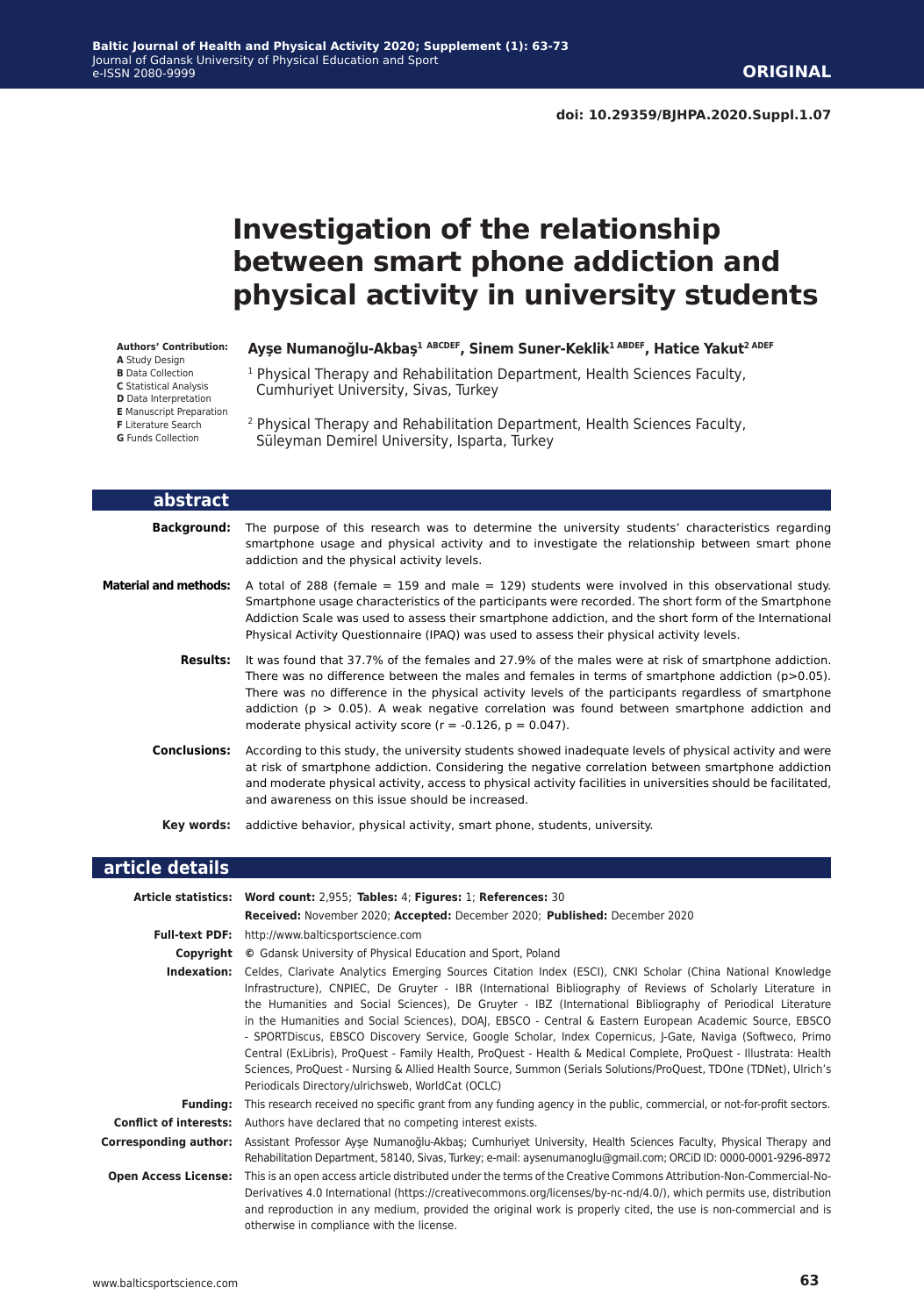# **introduction**

With the development of technology, computers, the internet, mobile phones and smartphones have entered our lives [1]. While mobile phones are tools used only for communicating, smartphones have features that make everyday life easier, such as accessing bank accounts, face-to-face video calling, taking notes, audio recording, finding addresses, saving and reading a variety of files, creating event calendars and health data, shopping and sharing information. However, the excessive use of smartphones causes addiction which can negatively affect interpersonal relationships as well as physical and mental health [2].

Even though no clear definition has yet been made, smartphone addiction is reported to be a type of addiction that develops based on the amount of time spent using smartphones and falls into the category of behavioral addiction [3, 4]. Smartphone addiction leads to symptoms such as the inability to stay away from one's smartphone, frequently checking the phone, insomnia due to excessive use and deterioration of sleep quality [3].

Wrist problems, neck muscle involvement, headaches, redness, fatigue and burning sensation in the eyes and watering of the eyes are among the negative effects of smartphone addiction which have been reported to cause physical activity limitations [3, 5–8].

It has been stated that 87% of students who use smartphones use them while sitting [9]. Writing text messages, making phone calls, spending time on social networking sites, all of which are frequently carried out on smartphones, are defined as sedentary behaviors [10]. A sedentary lifestyle, which results from insufficient physical activity, is a public health problem [11]. The World Health Organization (WHO) recommends at least 150 minutes per week of moderate physical activity (or at least 75 minutes of vigorous physical activity or an equivalent combination of both) for adults aged between 18 and 64 [12]. Physical activity carried out when youth is of great importance in the protection against diseases that may occur in later years [13]. However, it has been reported that the frequency with which physical activity recommendations can be achieved has decreased among university students aged between 18 and 24 [14, 15]. The excessive usage of smartphones or the smartphone addiction may have also contributed negatively to this situation. There is a limited number of studies in the literature on how smartphone use affects physical activity levels. Studies conducted in Korea and the USA have shown that smartphone use reduces physical activity levels, is associated with an increase in body fat mass and may reduce cardio-vascular fitness [7, 16].

The correlation between smartphone addiction and physical activity may differ from one country to another due to reasons such as access to technology, internet services and cultural differences. The aim of the present study was to reveal the characteristics of university students regarding smartphone use and physical activity and to examine the relationship between smartphone addiction and physical activity levels.

# **material and methods**

#### **Design**

This study was designed as a descriptive and cross-sectional study. All data was collected between 01 January 2019 and 01 June 2019.

#### **Participants**

The participants of this study were selected among the students of Sivas Cumhuriyet University, Hafik Kamer Örnek Vocational School and Zara Ahmet Çuhadaroğlu Vocational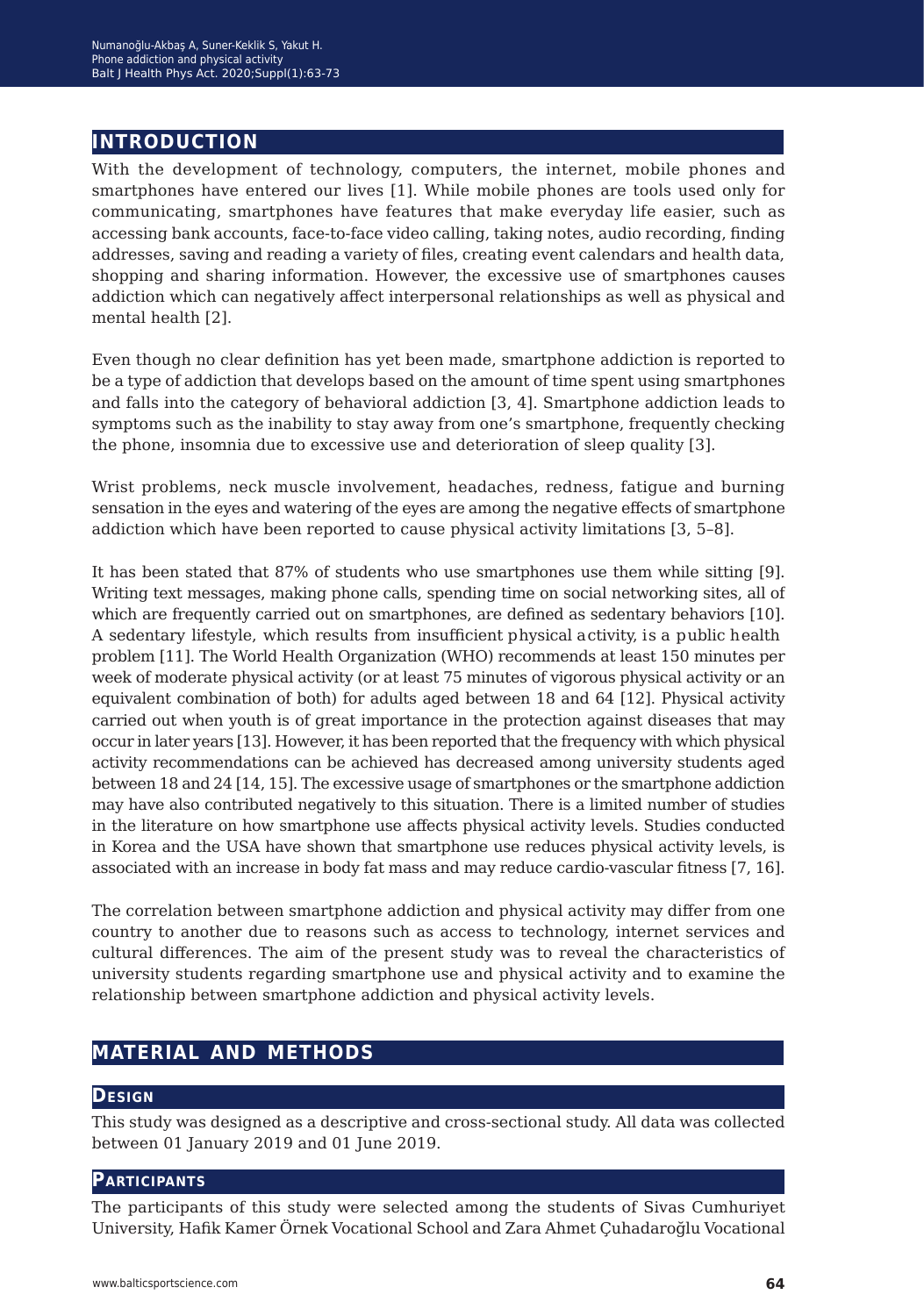School. Participation in the study was voluntary, and written consent was obtained from all participants. The study sample was composed of males and females (female=159, male=129), aged between 17 and 25 who used smartphones. Those who did not use smartphones and those who had any musculoskeletal problems or cardiovascular problems that prevented physical activity were excluded from the study.

The age, gender, height, body weight, mobile phone/smartphone usage status and characteristics, musculoskeletal system and cardiovascular problems of each participant were recorded.

The study was approved by the Ethics Committee of the Non-invasive Clinical Trials of Sivas Cumhuriyet University (Decision number: 2018-06/19).

#### **Procedures**

The Turkish translation of the 10-question Smart Phone Addiction Scale-Short Form (SAS) was used in order to evaluate the participants' smartphone dependence [1, 17, 18]. The SAS is a scale prepared by Kwon et al. [18] that consists of 33 questions and is used to assess smartphone addiction. The validity and reliability of the scale was tested on university students. However, as this scale was very detailed, the results of the scale were not consistent and the cut-off scores could not be revealed. Thus, a short form of this scale, namely SAS-SF, consisting of 10 questions that could be completed in a shorter time and that would reveal the cut-off scores was created [17, 18]. The questions of the survey are evaluated with a six-point Likert rating. The scale scores ranged from 10 to 60, with the higher scores indicating the increased risk of addiction. The cut-off score in a study conducted in Korea was determined as 31 for men and 33 for women. The Cronbach alpha coefficient of the internal consistency and simultaneous validity of the SAS is 0.91 [17]. The reliability of the Turkish form of the SAS-SF was determined by Noyan et al. [1] with Cronbach alpha coefficient being 0.867.

Four questions were compiled from the questions that Haug [19] and Noyan [1] used in their studies to question smartphone use. These questions are listed below.

- (1) How many hours do you attend to your smartphone on a typical day?
- (2) How many times, on average, do you check your smartphone on a typical day?
- (3) How much time passes between the moment you wake up in the morning and the first time you use your smartphone (use of alarm function excluded)?
- (4) What function do you use your smartphone for the most?

The participants' physical activity levels were evaluated with the Turkish translation of the short form of the International Physical Activity Questionnaire (IPAQ-SF ) [20, 21]. The short form consists of seven questions about time spent on walking, moderate and vigorous activities and the frequency of activities over the last seven days. Time spent sitting is considered as a separate question. The durations are multiplied by the metabolic equivalents (MET) present on the scale per activity, and the average of the results of all levels gives the overall physical activity score. Physical activity levels are classified as physically inactive (<600 MET-min/week), low physical activity levels (600–3000 METmin/week), adequate physical activity levels (>3000 MET-min/week) [20].

#### **Statistical analysis**

The study data was evaluated using the Windows-based SPSS (Statistical Package for the Social Sciences, version 22, IBM Corporation, Armonk, NY, USA) analysis program. The descriptive data were presented as minimum, maximum, number, percentage, mean and standard deviation. The normality of the data was evaluated using the Kolmogorov-Smirnov Test. Nonparametric analyses were applied to the data as they did not show normal distribution. Mann Whitney U test and Chi Square test were used to compare the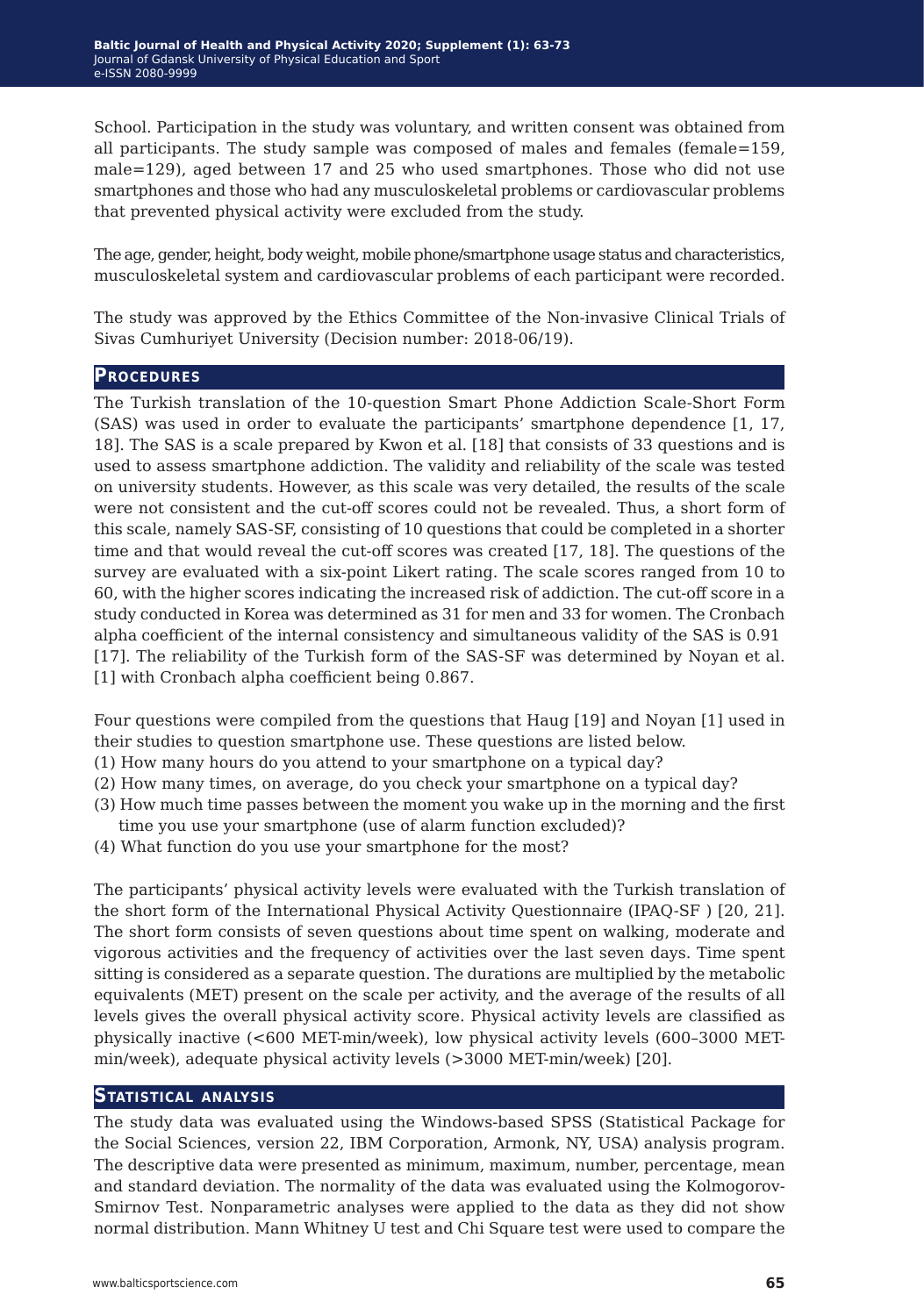groups created for gender (female/male) and smartphone addiction (with/without). The Spearman rank correlation coefficient was used to determine the relationship between smartphone addiction and physical activity levels. The rho values obtained from the Spearman correlation analysis were interpreted as 0.00–0.25 very weak, 0.26–0.49 weak, 0.50–0.69 medium, 0.70–0.89 high and 0.90–1.00 very high [22], while the error level was taken as 0.05.

# **results**

A total of 333 individuals volunteered to participate in the study. Forty individuals were not included in the study because of the missing data in their questionnaires, and five individuals were not included because they had been diagnosed with a condition that could affect physical activity. Of the 288 individuals included in the study, 159 were female while 129 were male (Presented in the Figure 1).



The mean age of the females was  $19.97 \pm 1.43$  years and the mean age of the males was  $20.44 \pm 1.67$  years. According to the IPAQ-SF classification, 118 students (41%) were considered to be inactive, 120 students (41.7%) had low levels of physical activity and 50 students (17.4%) had sufficient levels of physical activity. The vigorous physical activity levels and total physical activity levels of the males were higher than of the females  $(p = 0.001$  and  $p < 0.001$ , respectively). There was no difference between the males and females in terms of smartphone addiction ( $p > 0.05$ ). The demographic characteristics and evaluation results of the males and females are presented in Table 1.

It was determined that 45.2% of the females and 46.9% of the males used smartphones for five hours or more per day. Regarding the use of smartphones to read e-mails and play games, it was determined that, compared to the females, the males used smartphones for these purposes more often ( $p = 0.02$  and  $p = 0.006$ , respectively). The characteristics of both males and females regarding smartphone use are presented in Table 2.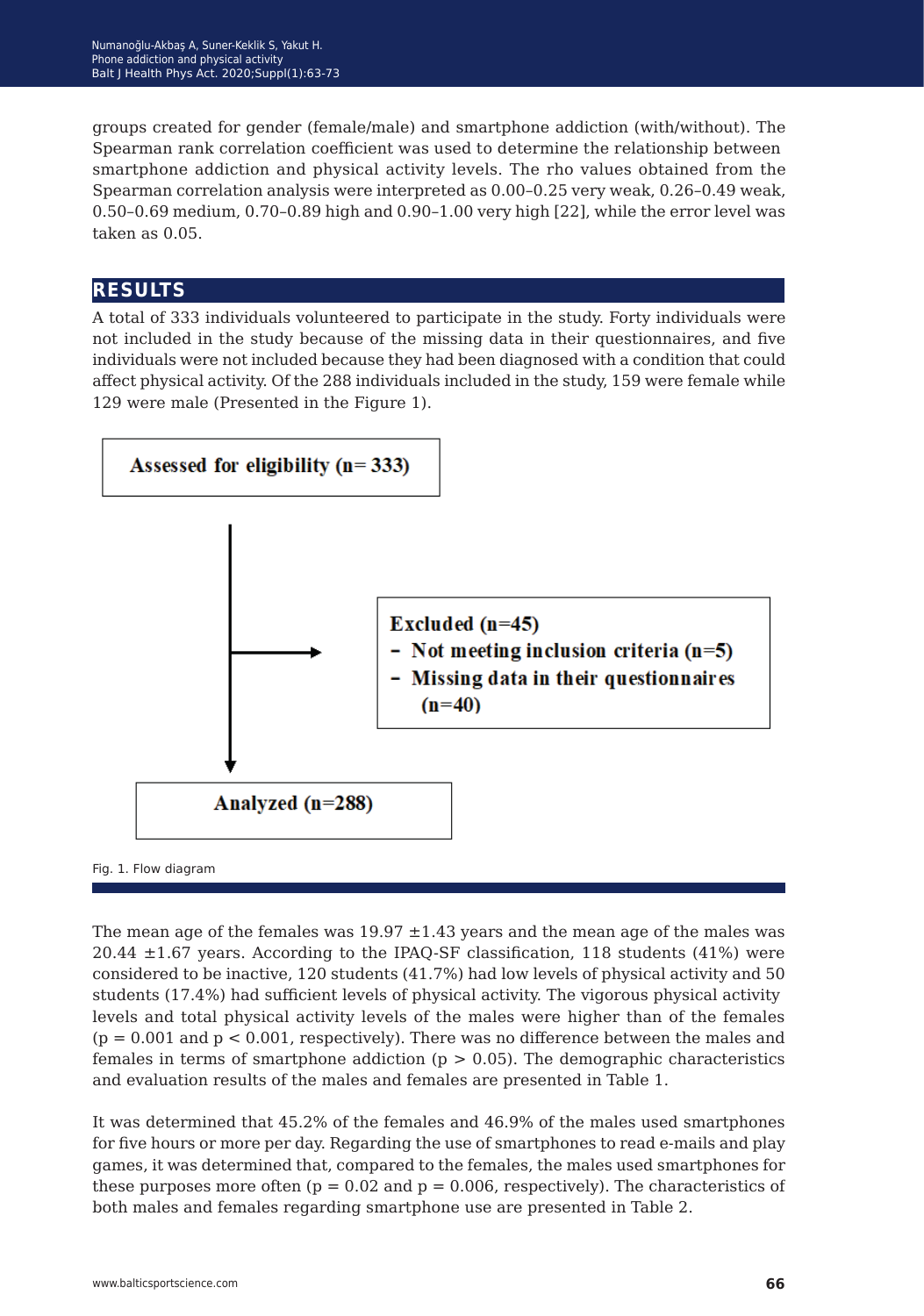It was found that 37.7% of the females and 27.9% of the males were at risk of smartphone addiction. There was a difference between smartphone addicts and non-smartphone addicts in terms of smartphone usage times, smartphone control frequency, and the amount of time that passed after waking up before using smartphone ( $p < 0.001$ ,  $p < 0.001$ ,  $p = 0.040$ ) respectively). It was seen that those who were classified as smartphone addicts mostly used their phones to navigate social networks. There was no difference in the physical activity levels of those who were addicts and those who were not ( $p > 0.05$ ). The findings related to the comparison of smartphone use and physical activity levels of the individuals who were addicts and those who were not are presented in Table 3.

A weak negative correlation was found between smartphone addiction and moderate physical activity scores ( $r = -0.126$ ,  $p = 0.047$ ). The relationship between smartphone addiction and physical activity levels is presented in Table 4.

|                                                                |                                                          | Female $(N=159)$ |                   | Male $(n=129)$ |                  | Mann-<br>Whitney U |
|----------------------------------------------------------------|----------------------------------------------------------|------------------|-------------------|----------------|------------------|--------------------|
|                                                                |                                                          | Min-Max          | Mean±SD           | Min-Max        | Mean±SD          | рØ                 |
| Age (year)                                                     |                                                          | $17 - 24$        | $19.97 \pm 1.43$  | $18 - 25$      | $20.44 \pm 1.67$ | $0.032*$           |
| Height (cm)                                                    |                                                          | 1.48-1.78        | $1.62 \pm 0.05$   | 1.60-1.96      | $1.77 \pm 0.06$  | $< 0.001**$        |
| Body weight (kg)                                               |                                                          | 39-110           | $56.53 \pm 12.50$ | 50-130         | 74.62±13.81      | $< 0.001**$        |
| Body mass index(kg/m <sup>2</sup> )                            |                                                          | 15.23-40.40      | $21.17 \pm 3.11$  | 17.90-34.19    | $23.61 \pm 3.71$ | $< 0.001**$        |
| International Physical<br>Activity Questionnaire-Short<br>Form | Vigorous Physical<br>Activity (minutes/<br>week)         | $0 - 4800$       | 63.73±460.59      | $0 - 23.520$   | 796.14±2493.64   | $< 0.001**$        |
|                                                                | Moderate<br>Physical Activity<br>(minutes/week)          | $0 - 3840$       | 165.27±492.85     | $0 - 2880$     | 171.20±444.21    | 0.656              |
|                                                                | Walking<br>(minutes/week)                                | 0-9504           | 1287.75±1574.34   | $0 - 8316$     | 1651.37±1804.51  | 0.091              |
|                                                                | <b>Total Physical</b><br>Activity (MET-<br>minutes/week) | 0-9780           | 1269.52±1787.58   | 0-23520        | 2240.06±2957.10  | $0.001**$          |
| Smartphone Addiction<br>Scale - Short Form                     |                                                          | $10 - 52$        | 28.59±10.32       | $10 - 57$      | 26.79±10.15      | 0.119              |
|                                                                |                                                          |                  |                   |                |                  | $p^{x_2}$          |
|                                                                |                                                          | Number           | $\frac{0}{0}$     | Number         | $\%$             |                    |
| Smartphone<br>Addiction                                        | Yes                                                      | 99               | 62.3              | 93             | 72.1             | 0.078              |
|                                                                | No                                                       | 60               | 37.7              | 36             | 27.9             |                    |
| Physical Activity<br>Levels                                    | Not physically<br>active                                 | 74               | 46.5              | 44             | 34.1             |                    |
|                                                                | Low physical<br>activity                                 | 70               | 44.0              | 50             | 38.8             | $< 0.001**$        |
|                                                                | Adequate<br>physical activity                            | 15               | 9.4               | 35             | 21.1             |                    |

Table 1. Demographic characteristics and assessment results of females and males

SD: Standard deviation: Mann-Whitney U Ø: Chi Square x<sup>2</sup>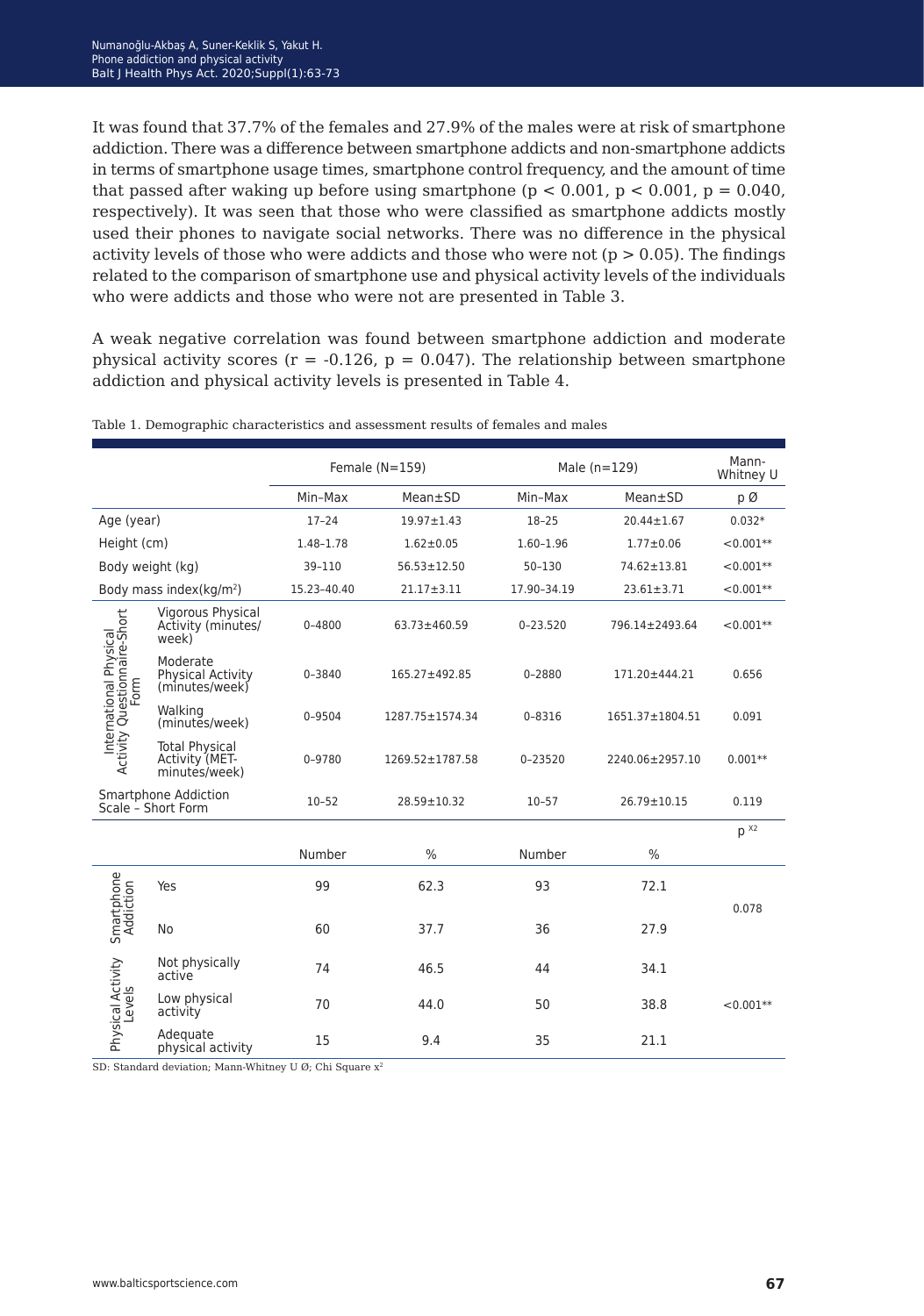|                                      |                                 | Female         |           | Male   |           |           |
|--------------------------------------|---------------------------------|----------------|-----------|--------|-----------|-----------|
|                                      |                                 | Number         | Percent % | Number | Percent % | $p^{x2}$  |
| Smartphone usage<br>time (hours/day) | Less than 60<br>minutes         | $\overline{4}$ | 2.6       | 5      | 3.9       |           |
|                                      | 1-2 hours                       | 19             | 11.9      | 24     | 18.8      | 0.331     |
|                                      | 3-4 hours                       | 64             | 40.3      | 39     | 30.5      |           |
|                                      | 5-6 hours                       | 43             | 27        | 33     | 25.8      |           |
|                                      | More than 6 hours               | 29             | 18.2      | 27     | 21.1      |           |
|                                      | Smartphone<br>control frequency | 33             | 20.7      | 20     | 15.5      |           |
| Smartphone control                   | 11-20 times<br>a day            | 35             | 22.0      | 20     | 15.6      |           |
| frequency                            | 21-50 times<br>a day            | 48             | 30.2      | 34     | 26.6      | 0.055     |
|                                      | 51-100 times<br>a day           | 29             | 18.2      | 32     | 25        |           |
|                                      | More than 100<br>times a day    | 14             | 8.8       | 22     | 17.2      |           |
|                                      | In 5 minutes                    | 83             | 52.9      | 56     | 45.2      |           |
| Time after waking up                 | In 6-30 minutes                 | 47             | 29.9      | 34     | 27.4      |           |
| to smartphone use                    | In 31-60 minutes                | 21             | 13.4      | 20     | 16.1      | 0.079     |
|                                      | After 60 minutes                | 6              | 3.8       | 14     | 11.3      |           |
|                                      | Calling                         | 49             | 30.8      | 52     | 40.6      | 0.084     |
|                                      | Texting                         | 71             | 44.7      | 57     | 44.5      | 0.983     |
|                                      | Reading e-mail                  | 8              | 5         | 16     | 12.5      | $0.02*$   |
| Intended use of                      | Browsing social<br>networks     | 85             | 53.5      | 83     | 64.8      | 0.052     |
| smartphone                           | Gaming                          | 17             | 10.7      | 29     | 22.7      | $0.006**$ |
|                                      | Watching videos                 | 46             | 28.9      | 48     | 37.5      | 0.124     |
|                                      | Listening music                 | 62             | 39.0      | 46     | 35.9      | 0.595     |
|                                      | <b>Reading News</b>             | 25             | 15.7      | 25     | 19.5      | 0.398     |

### Table 2. Comparison of the characteristics of smartphone usage of females and males

x2 *−* Chi Square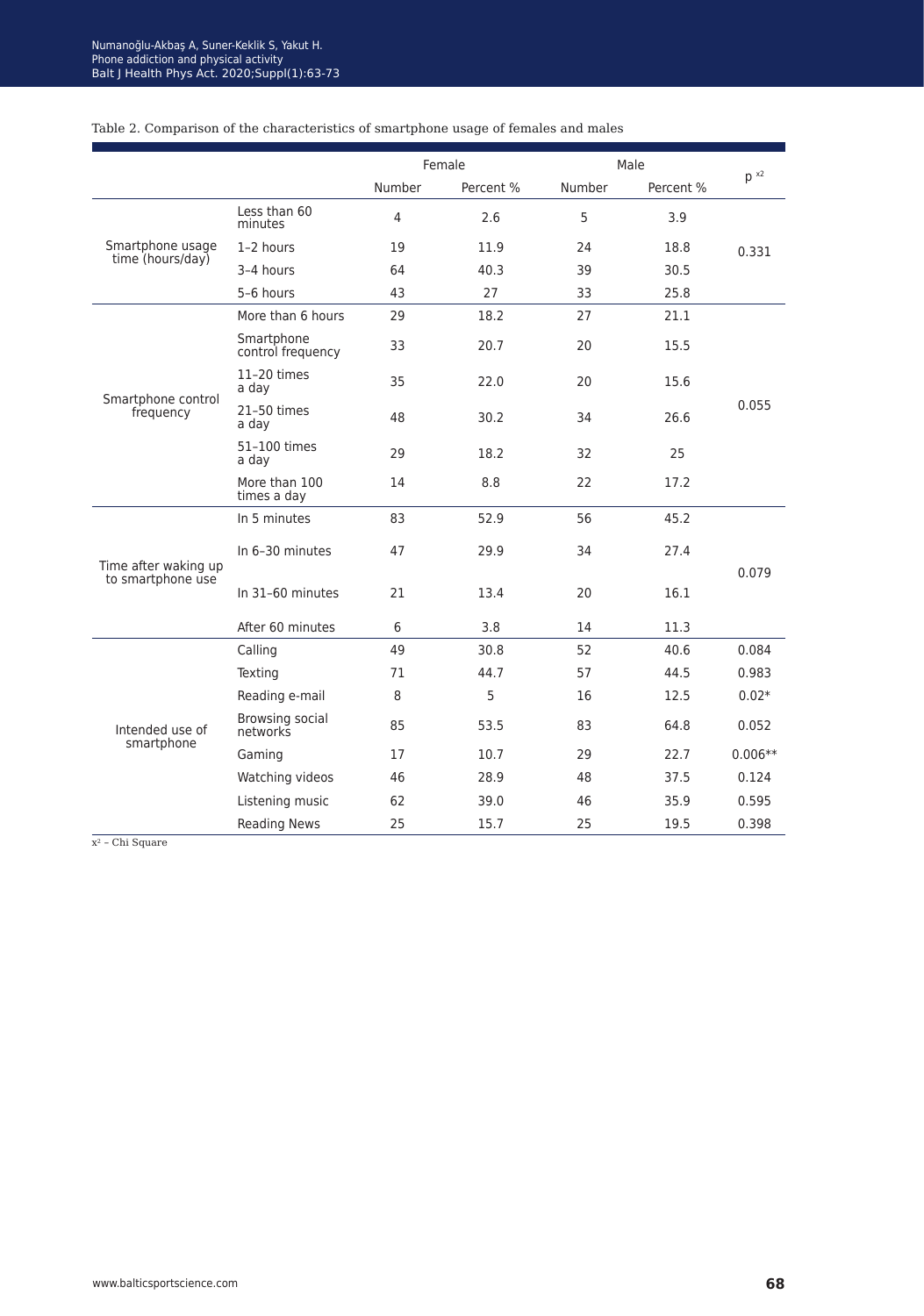|                                              |                               | Not Addicted<br>Number<br>Percent % |      | Addicted     |              | p x <sub>2</sub> |  |
|----------------------------------------------|-------------------------------|-------------------------------------|------|--------------|--------------|------------------|--|
|                                              |                               |                                     |      | Number       | Percent %    |                  |  |
|                                              | Female                        | 99                                  | 62.3 | 60           | 37.7         |                  |  |
| Sex                                          | Male                          | 93                                  | 72.1 | 36           | 27.9         | 0.078            |  |
| Smartphone usage<br>time (hours / day)       | Less than 60<br>minutes       | 8                                   | 4.2  | $\mathbf{1}$ | $\mathbf{1}$ |                  |  |
|                                              | 1-2 hours                     | 38                                  | 19.9 | 5            | 5.2          |                  |  |
|                                              | 3-4 hours                     | 75                                  | 39.9 | 28           | 29.2         | < 0.001          |  |
|                                              | 5-6 hours                     | 43                                  | 22.5 | 33           | 34.4         |                  |  |
|                                              | More than 6<br>hours          | 27                                  | 14.1 | 29           | 30.2         |                  |  |
| Smartphone control<br>frequency              | Less than 10<br>times a day   | 43                                  | 22.5 | 10           | 10.4         |                  |  |
|                                              | 11-20 times a<br>day          | 44                                  | 23.0 | 11           | 11.5         |                  |  |
|                                              | 21-50 times a<br>day          | 55                                  | 28.8 | 27           | 28.1         | < 0.001          |  |
|                                              | 51-100 times a<br>day         | 33                                  | 17.3 | 28           | 29.2         |                  |  |
|                                              | More than 100<br>times a day  | 16                                  | 8.4  | 20           | 20.8         |                  |  |
| Time after<br>waking up to<br>smartphone use | In 5 minutes                  | 87                                  | 46.3 | 52           | 55.9         |                  |  |
|                                              | In 6-30 minutes               | 54                                  | 28.7 | 27           | 29.0         | 0.040            |  |
|                                              | In 31-60 minutes              | 28                                  | 14.9 | 13           | 14.0         |                  |  |
|                                              | After 60 minutes              | 19                                  | 10.1 | $\mathbf{1}$ | 1.1          |                  |  |
|                                              | Calling                       | 71                                  | 32.7 | 30           | 31.3         | 0.322            |  |
|                                              | Texting                       | 85                                  | 44.5 | 43           | 44.8         | 0.963            |  |
|                                              | Reading e-mail                | 18                                  | 9.4  | 6            | 6.3          | 0.359            |  |
| Intended use of smartphone                   | Browsing social<br>networks   | 101                                 | 52.9 | 67           | 69.8         | 0.006            |  |
|                                              | Gaming                        | 29                                  | 15.2 | 17           | 17.7         | 0.582            |  |
|                                              | Watching videos               | 62                                  | 32.5 | 32           | 33.3         | 0.882            |  |
|                                              | Listening music               | 68                                  | 35.6 | 40           | 41.7         | 0.317            |  |
|                                              | <b>Reading News</b>           | 36                                  | 18.8 | 14           | 14.6         | 0.369            |  |
|                                              | Not physically<br>active      | 76                                  | 39.6 | 42           | 43.8         |                  |  |
| Physical activity<br>evels                   | Low physical<br>activity      | 84                                  | 43.8 | 36           | 37.5         | 0.597            |  |
|                                              | Adequate<br>physical activity | 32                                  | 16.7 | 18           | 18.8         |                  |  |

Table 3. Comparison of smartphone use and physical activity levels in individuals with and without smartphone addiction

 $\overline{x^2}$  - Chi Square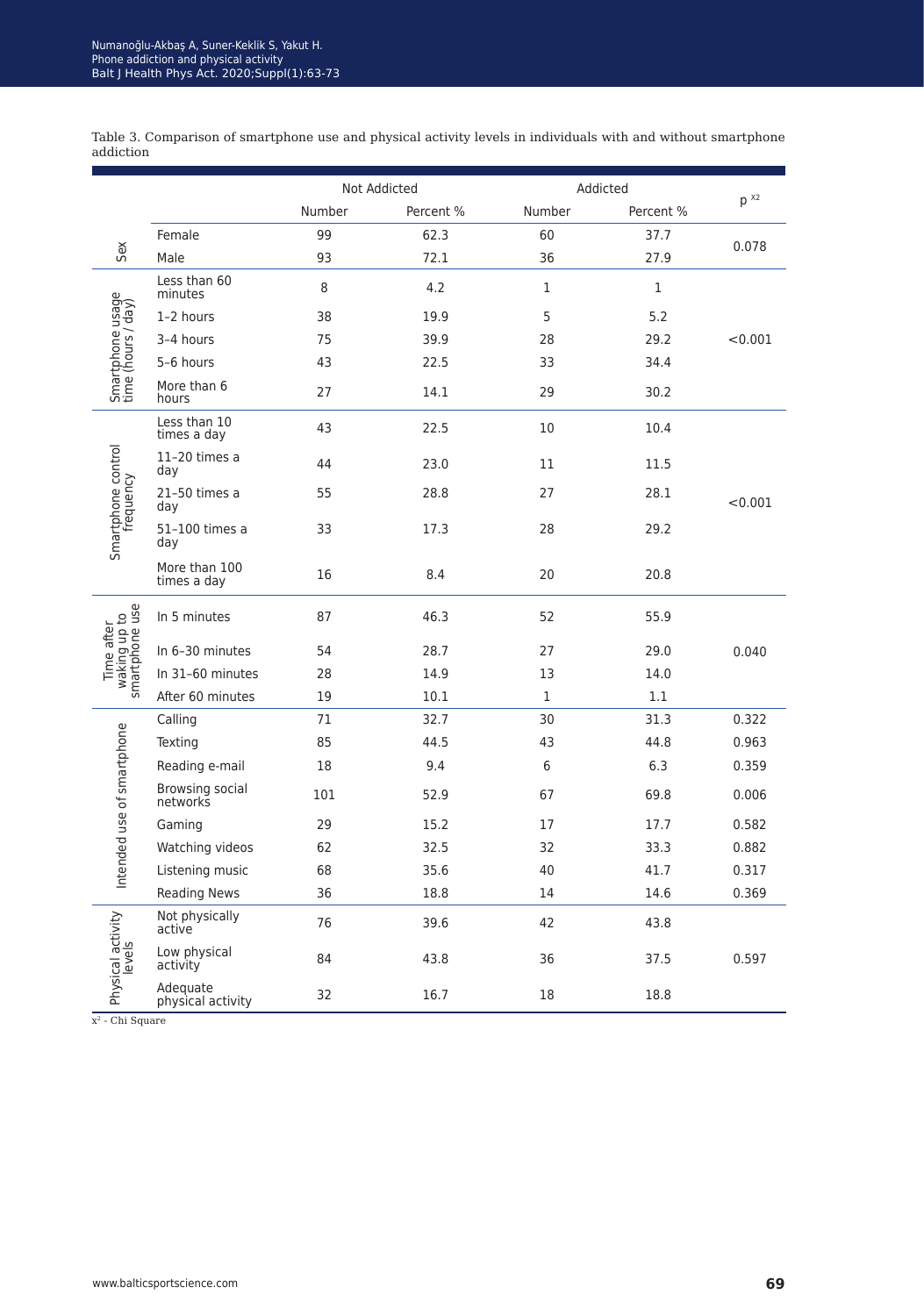|                                            |   | Smartphone Addiction Scale -<br>Short Form |
|--------------------------------------------|---|--------------------------------------------|
|                                            |   | $-0.051$                                   |
| Vigorous Physical Activity (minutes/week)  | р | 0.411                                      |
| Moderate Physical Activity (minutes/week)  |   | $-0.126*$                                  |
|                                            | р | $0.047*$                                   |
|                                            | r | $-0.044$                                   |
| Walking (minutes/week)                     | р | 0.502                                      |
|                                            |   | $-0.112$                                   |
| Total Physical Activity (MET-minutes/week) | р | 0.058                                      |

Table 4: Relationship between smartphone addiction and physical activity

Spearman correlation analysis

## **discussion**

This study investigated the relationship between smartphone addiction and the physical activity levels of university students and found that there was no statistical significance between those who were addicts and those who were not. However, a weak negative correlation was found between smartphone addiction and moderate physical activity levels.

In the present study, the physical activity levels of both the males and females were found to be extremely low. Only 17.4% (50 participants) of all participants were of an adequate physical activity level, while 23.6% (68 participants) of the participants had a total physical activity level of zero. The vigorous physical activity level and total physical activity level was different between both genders as the males showed higher levels of physical activity. Erdoğanoğlu and Arslan [23] also carried out a study on university students regarding smartphone usage. They found that 67.8% of the participants showed almost inactive or low levels of physical activity. They determined a significant difference between the genders in terms of physical activity levels, and it was found that the males were more active than the females and that they walked longer distances. In the study conducted by Demirtürk et al. [13], it was reported that the physical activity levels of the health sciences students were below the recommended level for healthy living. They determined that the male students' moderate and vigorous physical activity levels and total physical activity levels were higher than those of the female students. In a study carried out on university students in Spain, it was reported that the physical activity levels of the students, especially the female students, were not sufficient [24]. In this context, the data of the present study are compatible with the literature. In studies conducted with adolescents, it has been reported that the social gender difference in general physical activity levels is due to the low participation females showed in vigorous physical activities [25, 26]. The differentiating pattern of physical activity between the genders can be a result of social gender norms. In the Turkish society, girls are raised to be more home dependent, while boys are raised to be in more contact with the outside world. Therefore, it can be deduced that the physical activity levels of males who take part in social life will be higher.

In the present study, no difference was found between the males and females in terms of smartphone addiction scores. It was found that 90 (33.3%) out of 288 participants were at risk of smartphone addiction. Although there was no statistically significant difference, this rate was higher in females (37.7%) than in males (27.9%). Erdoğanoğlu and Arslan [23] determined these ratios to be closer to each other (female: 26.90% and male 25.80%). According to the study by Kuyucu [3], there was no statistically significant relationship between the gender of the participants and their smartphone addiction levels. In a study conducted in Korea, it was found that the level of smartphone addiction was significantly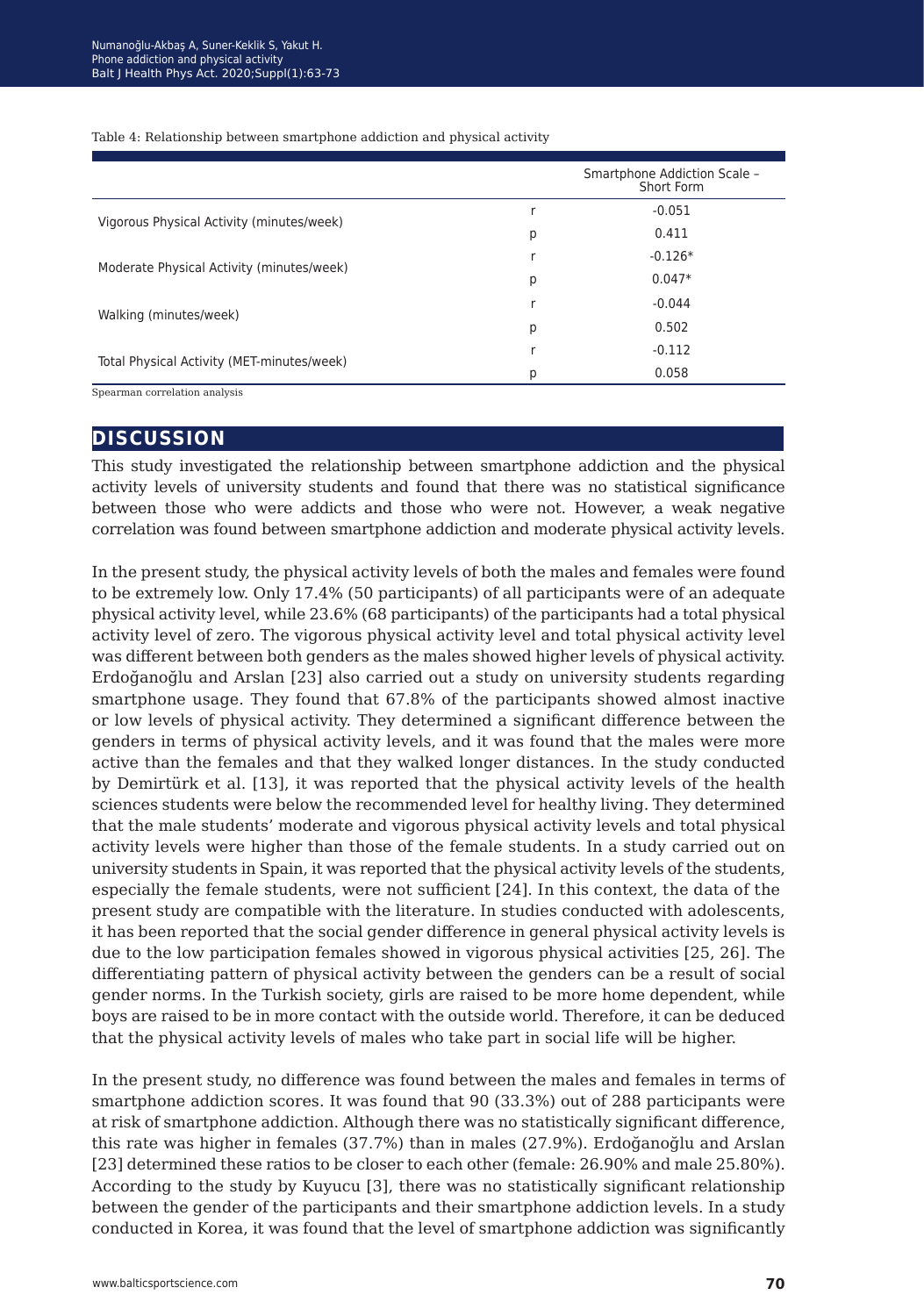different in terms of gender and that female students were more frequent smartphone users compared to male students (32.6% and 10.4%, respectively) [16]. Various studies on gender and technology have indicated that there may be differences in the way men and women use mobile phones, that women consider mobile phones as more of a social tool then men, tend to communicate in writing with mobile phones, talk longer and assimilate mobile phones as a central component of their personal assets [27, 28]. Within the scope of the present study, it was considered that, compared to men, women living in small districts tend to spend more time at home due to safety issues and community pressure thus spending more time on their smartphones and establishing emotional and social connections to their smartphones.

The present study found that the participants with smartphone addiction used their smartphones more during the day, checked their smartphones more frequently and the amount of time that passed after waking up before using smartphone was shorter. According to a study conducted in Switzerland, 256 students (16.9%) out of 1519 were found to be smartphone addicts and used their smartphones more on a daily basis. In addition, long-term smartphone usage on a typical day, shortness of time until the first smartphone in the morning, and reporting that social networking is personally the most relevant smartphone function have been reported to be associated with smartphone addiction [19]. In the present study, a significant difference was found between the participants with and without smartphone addiction in terms of smartphone usage time per day, smartphone control frequency, and the amount of time that passes after waking up before using the smartphone. Lin et al. [29] determined that the predictor of excessive smartphone usage was 4.62 hours per day. In the present study, it was found that 64.4% of the participants with smartphone addiction used their smartphones for five or more hours per day. Kim et al. [16] also reported a relationship between smartphone usage hours and smartphone addiction.

The present study found no difference between the physical activity levels of the participants with and without smartphone addiction, but a negative weak correlation between total smartphone addiction scores and moderate physical activity scores. Erdoğanoğlu and Arslan [23] also reported that there was no difference between the physical activity levels of individuals with and without smartphone addiction. In addition, they found that there was no correlation between the smartphone addiction levels of the individuals and their physical activity and exercise capacity levels. Various studies in the literature have reported that smartphone addiction is more common among those who report lower physical activity or that users who are at high risk of smartphone dependency are less physically active [7, 16, 19]. Contrary to the literature, the present study determined that there may be several reasons as to why there is no difference between the physical activity levels of individuals who are smartphone addicts and those who are not. In a study carried out in Korea, the daily smartphone usage time  $(10.86 \pm 4.10$  hours per day) of the study's participants who were determined as smartphone addicts was found to be higher than in the present study [16]. It is unlikely that individuals who spend that much time on their smartphones will perform any physical activity. The cut-off time for which daily telephone use may have a negative impact on physical activity is not yet known. In this respect, different usage amounts and frequencies determined in different studies may play a role in these results.

From another perspective, since some forms of moderate physical activity, such as standing or walking, can be carried out while using smartphones, the relationship between smartphone use and physical activity may be different from the use of traditional sedentary devices [9, 30]. This may be one of the reasons why there was no difference in the physical activity levels of individuals who are smartphone addicts and those who are not. However, it was not possible to come to a conclusion as physical activity simultaneously carried out during smartphone use was not investigated in this study.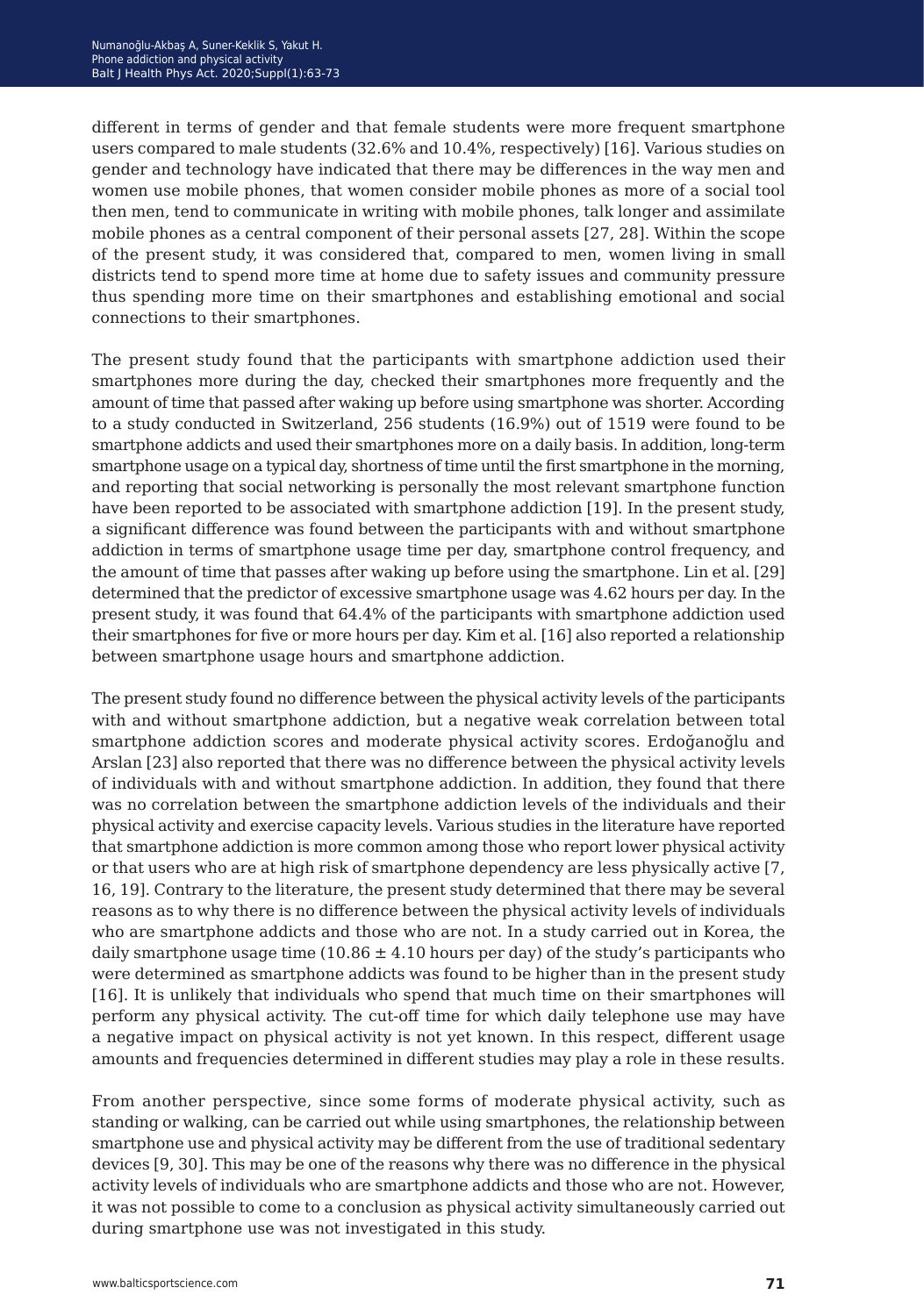## **limitations**

Within the scope of the present study, the means of transportation the students used during the day, the public transportation facilities in their city and whether they had jobs were not questioned or taken into consideration. In addition, data on the physical activity levels and smartphone addiction were collected via survey questionnaires, which may have adversely affected the accuracy of the data or caused bias. In future studies, such data should be evaluated more objectively with tools such as smartphone applications and accelerometers.

# **conclusion**

According to the results of the present study, it was found that university students have insufficient physical activity levels and face the risk of smartphone addiction that may contribute to these insufficient levels. It was determined that female students are more affected by these negative conditions. To raise young people's awareness of this issue, education curricula should include the negative effects of physical activity deficiency and smartphone addiction. Access to physical activity facilities should be increased, especially on university campuses located in small residential areas. In order to reduce the negative effects of smartphone addiction and determine effective strategies, more comprehensive studies are required to be conducted on smartphone addiction and its health effects on society.

## **references**

- [1] Noyan CO, Enez Darçın A, Nurmedov S, Yılmaz O, Dilbaz N. Akıllı Telefon Bağımlılığı Ölçeğinin Kısa Formunun üniversite öğrencilerindeTürkçe geçerlilik ve güvenilirlik çalışması [Validity and reliability of the Turkish version of the Smartphone Addiction Scale-Short Version among university students]. Anadolu Psikiyatri Derg. 2015;16:73–81. Turkish. <https://doi.org/10.5455/apd.176101>
- [2] Park N, Lee H. Social implications of smartphone use: Korean college students' smartphone use and psychological well-being. Cyberpsychol Behav Soc Netw. 2012;15(9):491–7.<https://doi.org/10.1089/cyber.2011.0580>
- [3] Kuyucu M. Gençlerde Akıllı Telefon Kullanımı Ve Akıllı Telefon Bağımlılığı Sorunsalı:"Akıllı Telefon (Kolik)" Üniversite Gençliği [Use of smart phone and problematic of smart phone addiction in young people: "Smart Phone (Colic)" University Youth]. Global Media Journal TR Edition. 2017;7(14):328–59. Turkish.
- [4] Lee Y-S. Biological model and pharmacotherapy in internet addiction. Journal of the Korean Medical Association. 2006;49(3):209–14. <https://doi.org/10.5124/jkma.2006.49.3.209>
- [5] Boulos MNK, Wheeler S, Tavares C, Jones R. How smartphones are changing the face of mobile and participatory healthcare: An overview, with example from eCAALYX. Biomed Eng Online. 2011;10(1):24. [https://doi.org/10.1186/1475-](https://doi.org/10.1186/1475-925X-10-24 ) [925X-10-24](https://doi.org/10.1186/1475-925X-10-24 )
- [6] Ha JH, Yoo HJ, Cho IH, Chin B, Shin D, Kim JH. Psychiatric comorbidity assessed in Korean children and adolescents who screen positive for Internet addiction. J Clin Psychiatry. 2006;67(5):821–6.<https://doi.org/10.4088/JCP.v67n0517>
- [7] Lepp A, Barkley JE, Sanders GJ, Rebold M, Gates P. The relationship between cell phone use, physical and sedentary activity, and cardiorespiratory fitness in a sample of US college students. Int J Behav Nutr Phys Act. 2013;10(1):79. <https://doi.org/10.1186/1479-5868-10-79>
- [8] Karaaziz M, Keskindağ B. "I love my smartphone": A review study of smartphone addiction and related psychological risk factors. Bağımlılık Dergisi-Journal of Dependence. 2015;16(2):78–85.
- [9] Barkley JE, Lepp AJCiHB. Mobile phone use among college students is a sedentary leisure behavior which may interfere with exercise. Comput Human Behav. 2016;56:29–33. <https://doi.org/10.1016/j.chb.2015.11.001>
- [10] Rosenberg DE, Norman GJ, Wagner N, Patrick K, Calfas KJ, Sallis JF. Reliability and validity of the Sedentary Behavior Questionnaire (SBQ) for adults. J Phys Act Health. 2010;7(6):697–705. <https://doi.org/10.1123/jpah.7.6.697>
- [11] American College of Sports Medicine. ACSM's guidelines for exercise testing and prescription: Lippincott Williams & Wilkins; 2013.
- [12] World Health Organisation. [http://www.who.int/dietphysicalactivity/factsheet\\_adults/en/](http://www.who.int/dietphysicalactivity/factsheet_adults/en/): WHO; [WHO Physical Activity Recommendation].
- [13] Demirtürk F, Günal A, Alparslan Ö. Sağlık Bilimleri Öğrencilerinin Fiziksel Aktivite Düzeyinin Tanımlanması [Determination of physical activity levels of students in health sciences]. Ergoterapi ve Rehabilitasyon Dergisi. 2017:169–78. Turkish.<https://doi.org/10.30720/ered.428581>
- [14] Haase A, Steptoe A, Sallis JF, Wardle J. Leisure-time physical activity in university students from 23 countries: associations with health beliefs, risk awareness, and national economic development. Prev Med. 2004;39(1):182–90. <https://doi.org/10.1016/j.ypmed.2004.01.028>
- [15] Irwin JD. Prevalence of university students' sufficient physical activity: a systematic review. Percept Mot Skills. 2004;98(3):927–43. <https://doi.org/10.2466/pms.98.3.927-943>